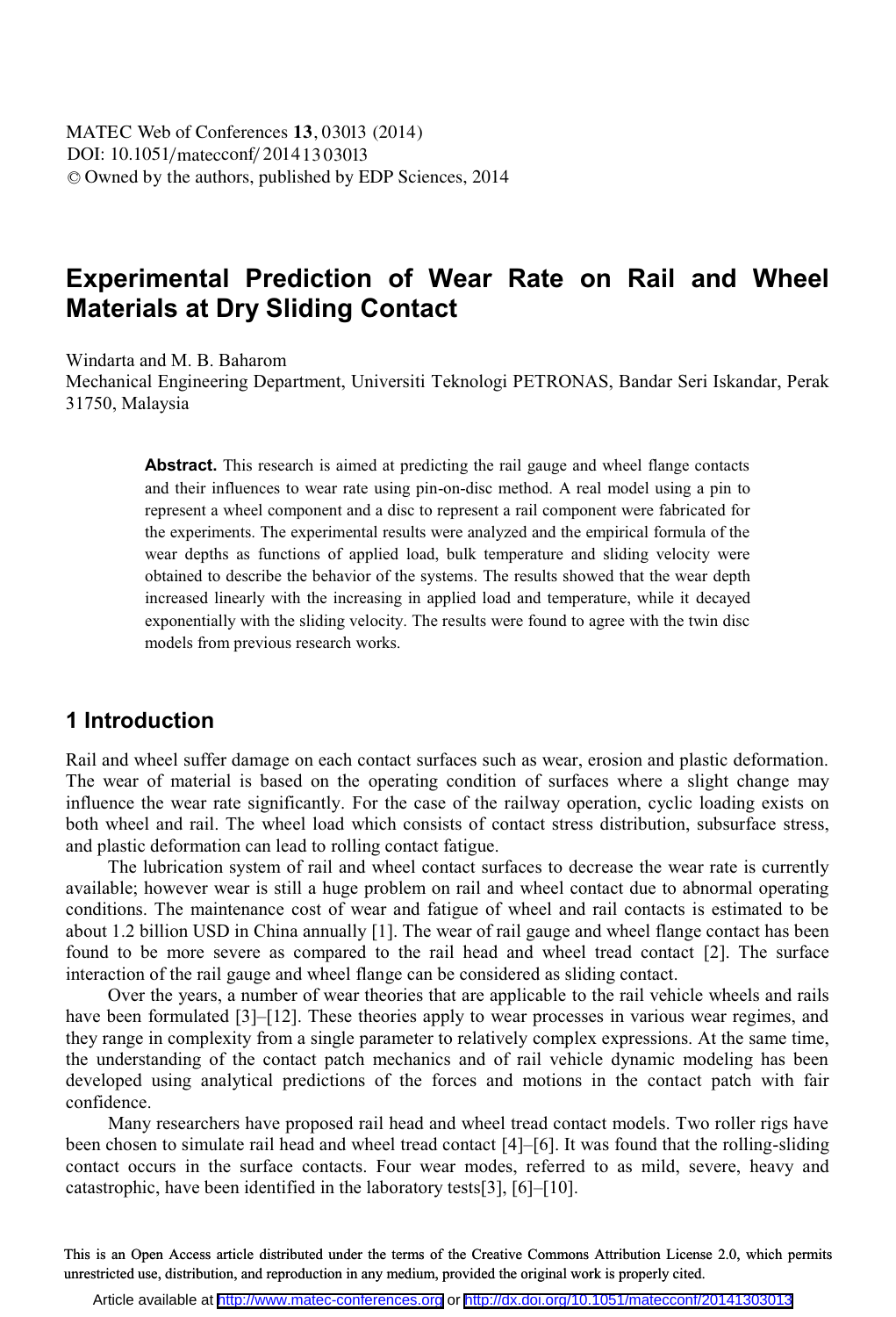A few researchers have proposed a model of sliding contact interaction between rail and wheel [11], [12]. Lee and Polycarpou [11] simulated sliding contact using scratch apparatus test. This method allowed many scratches at the same location. Asih et al. [12] simulated sliding contact using finite elements method. Based on these results, many researchers have decided to use the rail head and wheel tread contacts for their analysis, but only few researchers used the model of sliding contact of rail gauge and wheel flange.

This paper aims to determine the wear rate using pin-on-disc method. Research on the wear of rail and wheel contact has investigated in single factor, such as contact pressure, sliding velocity, and temperature contact. The interaction effect of combining factors on the rail and wheel wear has lack in consideration. This work is focused upon wheel flange-rail gauge wear analysis on combining factor effect. Wheel flange-rail gauge contact could be simulated using pin-on-disc method. Pin-on-disc laboratory simulations were used for prediction of actual rail and wheel sliding wear at dry condition.

## **2 Method and materials**

#### **2.1 Materials and experimental setup**

The compositions of materials used in this research are shown in Table 1, namely UIC 60 rail steel and R8 wheel. The experiments were conducted using Ducom multi specimen testing machine designed according to ASTM G99 standards [13]. The rail steel was cut to form disk specimens, with each having dimensions of 42 mm in diameter and 5 mm in thickness. The pin samples were prepared to have dimension of 6 mm in diameter and 12 mm in length.

|  | iC Mn P S Si Fe |  |                                              |
|--|-----------------|--|----------------------------------------------|
|  |                 |  | <b>Rail</b> 0.71 0.87 0.02 0.01 0.29 Balance |
|  |                 |  | Wheel 0.53 0.69 0.02 0.01 0.28 Balance       |

**Table 1.** Composition of rail and wheel materials.

#### **2.2 Wear rate experiments**

Both pin and disc samples were fabricated using the real rail and wheel materials. The calculations of wear rate was done for pin and disc materials in dry conditions. The testing was performed under pin rotating speed of 100, 200, 300, 400, 1000, and 2000 rpm. Each specimen was tested under 40, 60, 80, 100 and 120 N loads. The schematic diagram of the experiment is shown in figure 1.



Fig. 1. Schematic diagram of Pin-on-disc experiment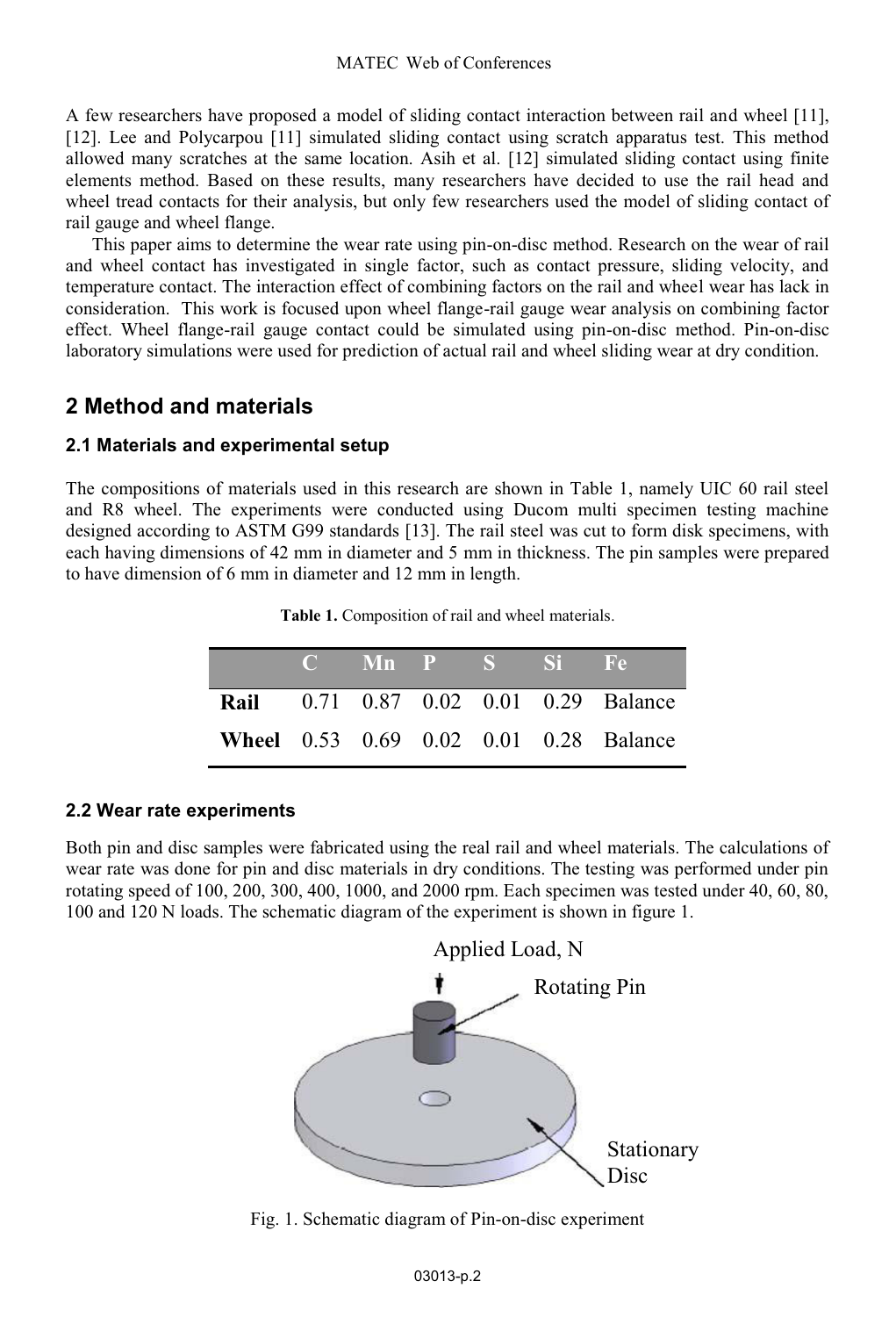### **3 Results and discussion**

Fig. 2. shows the raw results obtained from the wear test machine. For the steady state condition, the depths of wears are 88.63 μm, 125.66 μm, 263.01 μm, 395.67 μm and 451.37 μm for applied loads of 40, 60, 80, 100 and 120 N respectively. In general, the depth of wear increases linearly with increasing applied contact loads. The relationship between the applied load and wear depth is:

```
Wear depth = 4.6369.(applied load) – 112.1376 (1)
```
These results have the same trend compared to the studies conducted by Lewis & Olofsson who used twin discs model [14].



Figure 2. Depth of wear vs. applied load

The change of depth of wear due to velocity variation is presented in Fig. 3. The depths of wear due to the velocity variations are found to be 395.67, 465.72, 604.66, 722.15, 843.97 and 918.16 μm for velocities of 0.15, 0.31, 0.47, 0.63, 1.57 and 3.14 m/s respectively. The wear rate of materials increases with exponential decay with the increase in velocity at a constant load. This finding has similar trend as the results obtained by Telliskivi & Olofsson[6] who also used twin disc methods. The relationship between the sliding velocity and wear depth is:

\n
$$
\text{Wear depth} = 882.4029(1 - \exp(-2.4430 \, \text{(sliding velocity)}))
$$
\n

From equation 2, it can be predicted that the wear rate approaches to the value of 882 μm as the velocity increases to infinity.

The depth of wear is influenced by various bulk temperatures are shown in Fig. 4. The wear depths are found to be 395.67 μm, 768.45 μm, 1184.78 μm, and 1447. 86 μm for the bulk temperatures of 298, 323, 348, and 378 K respectively. The relationship between the bulk temperature and wear depth is:

$$
Wear depth = -3827.0303 + 14.2692 \text{ (bulk temperature)} \tag{3}
$$

These results have the same trend compared to the studies conducted by Gallardo-Hernandez et al. who used twin discs model [15].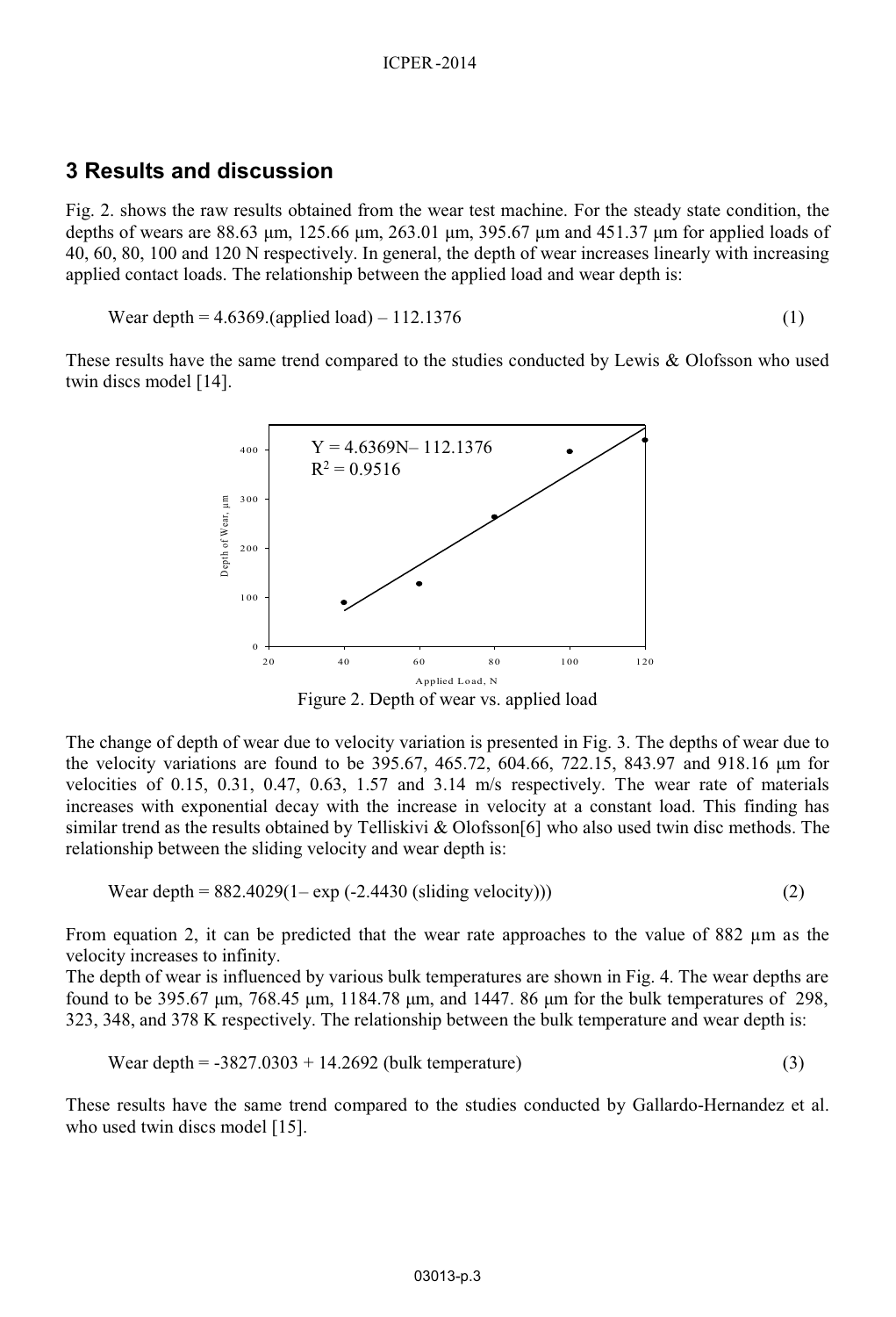

Fig. 3. Depth of wear vs. sliding velocity



### **4 Conclusions**

In this study, wear characteristics for railway material were investigated using pin-on-disc method. For steady state condition, the depths of wears were found to be 88.63 μm, 125.66 μm, 263.01 μm, 395.67 μm and 451.37 μm for applied loads of 40, 60, 80, 100 and 120 N respectively. The wear rate values of materials increased linearly with increasing in applied load and bulk temperature. The depths of wear due to velocity variations were found to be 395.67, 465.72, 604.66, 722.15, 843.97 and 918.16 μm for pin velocities of 0.15, 0.31, 0.47, 0.63, 1.57 and 3.14 m/s respectively. The wear rate of materials increases with the exponential decay with the increase in velocity at a constant load.

All of these results were found to agree with the experimental results obtained from the twin disc models. Finally, it is concluded that the wear characteristics of the rail and wheel can be predicted using pin-on-disc method which is simpler to be used.

### **Acknowledgment**

The authors would like to thank Keretapi Tanah Melayu Berhad (KTMB) for providing railway and wheel materials. This research is under Universiti Teknologi PETRONAS Graduate Assistantship.